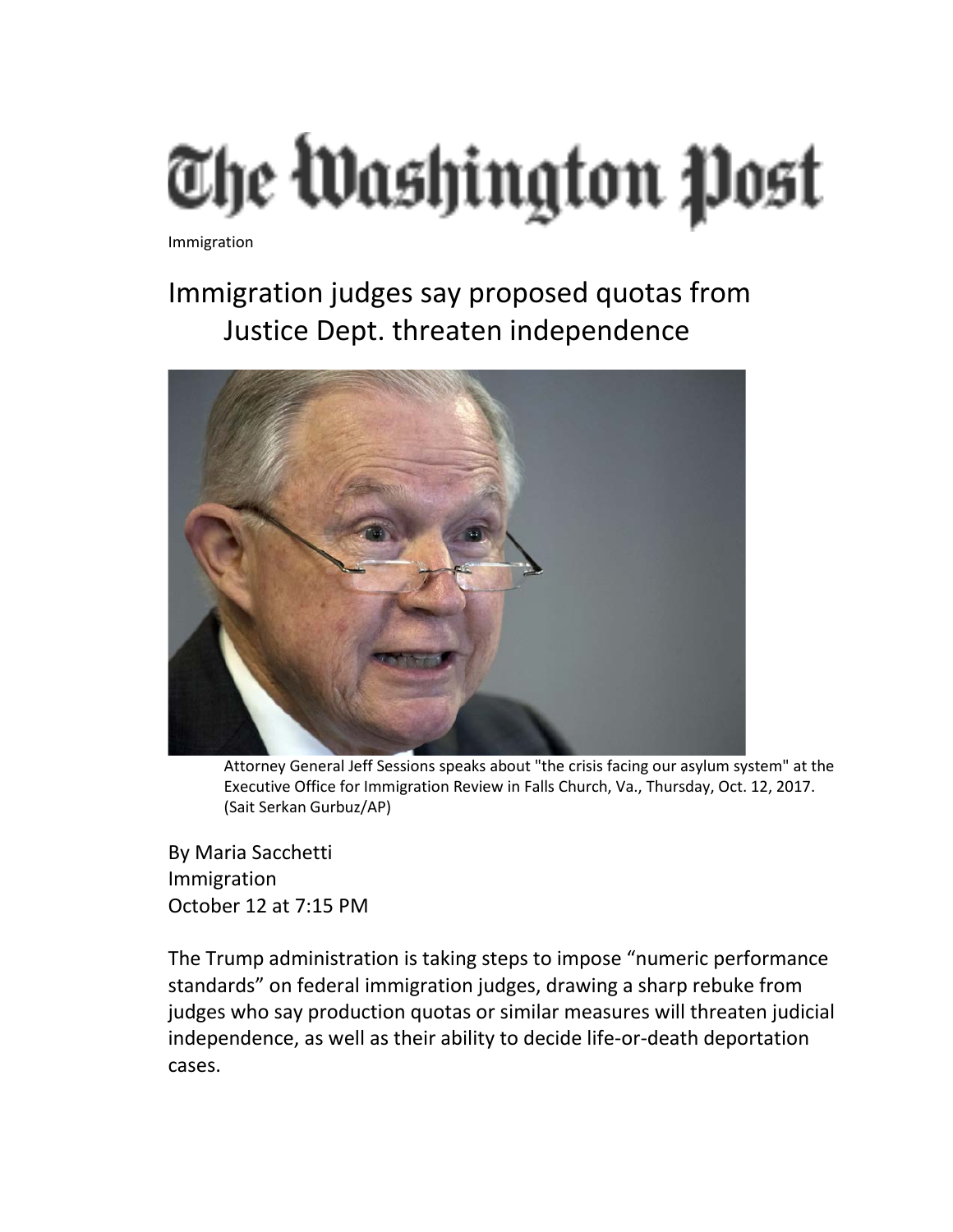The White House says it aims to reduce an "enormous" backlog of 600,000 cases, triple the number in 2009, that cripples its ability to deport immigrants as President Trump mandated in January.

The National Association of Immigration Judges called the move unprecedented and says it will be the "death knell for judicial independence" in courts where immigrants such as political dissidents, women fleeing violence and children plead their cases to stay in the United States.

"That is a huge, huge, huge encroachment on judicial independence," said Dana Leigh Marks, spokeswoman and former president of the association and a judge for more than 30 years. "It's trying to turn immigration judges into assembly-line workers."

The White [House tucked its proposal —](https://www.washingtonpost.com/news/post-politics/wp/2017/10/08/trump-administration-releases-hard-line-immigration-principles-threatening-deal-on-dreamers/?utm_term=.993911b89501) a six-word statement saying it wants to "establish performance metrics for immigration judges" — into a broader package of immigration reforms it rolled out Sunday night.

But other documents obtained by The Washington Post show that the Justice Department "intends to implement numeric performance standards to evaluate Judge performance."

The Justice Department, which runs the courts through the Executive Office for Immigration Review, declined to comment or otherwise provide details about the numeric standards.

The Justice Department has expressed concern about the backlog and discouraged judges from letting cases drag on too long, though it has insisted that they decide the cases fairly and follow due process. On Thursday, Attorney General Jeff Sessions expressed concern that false asylum cases are clogging up the courts.

The judges' union says its current contract language prevents the government from rating them based on the number of cases they complete or the time it takes to decide them.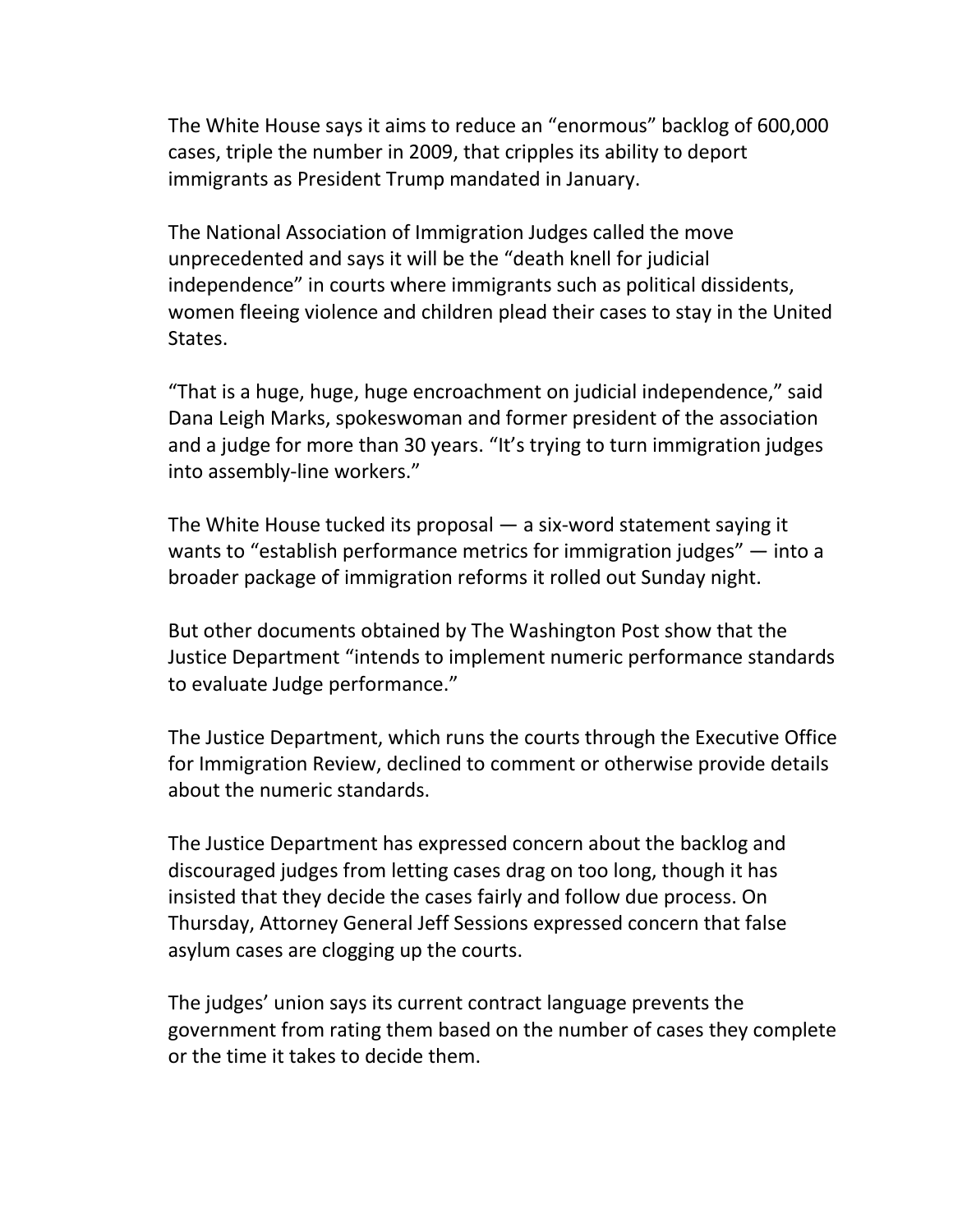But now, they say, the department is trying to rescind that language, and advocates say it could violate a federal regulation that requires judges to "exercise their independent judgment and discretion" when deciding cases.

Advocates and immigration lawyers say imposing numerical expectations on judges unfairly faults them for the massive backlog. Successive administrations have expanded immigration enforcement without giving the courts enough money or judges to decide cases in a timely way, they say. An average case for a non-detained immigrant can drag on for more than two years, though some last much longer.

"Immigration judges should have one goal and that goal should be the fair adjudication of cases," said Heidi Altman, director of policy at the National Immigrant Justice Center, a nonprofit that provides legal services and advocacy to immigrants nationwide. "That's the only metric that should count."

Immigration lawyers say the proposed standards risk adding to disadvantages immigrants already face in immigration courts. Most defendants do not speak English as their first language if at all, are not entitled to lawyers at the government's expense, and thousands end up trying to defend themselves.

Often immigrants are jailed and given hearings in remote locations, such as rural Georgia or Upstate New York, which makes it difficult to gather records and witnesses needed to bring a case.

"People's lives are at risk in immigration court cases, and to force judges to complete cases under a rapid time frame is going to undermine the ability of those judges to make careful, well thought-out decisions," said Gregory Chen, director of government relations for the American Immigration Lawyers Association, which has 15,000 members.

Traditional federal judges are not subject to quotas.

The rare public dispute between the immigration judges and the Justice Department comes as the Trump administration is demanding a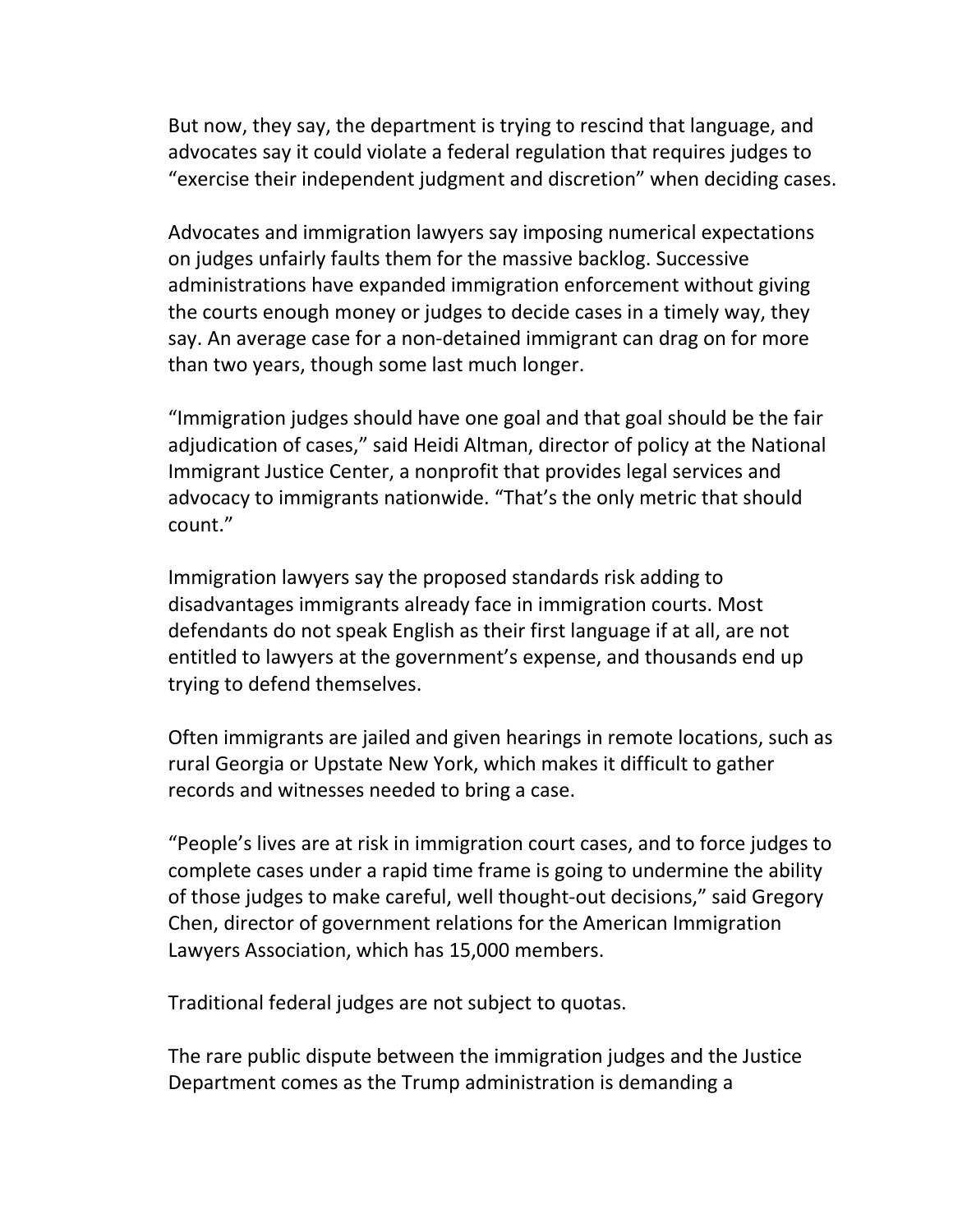commitment to increased enforcement and other immigration restrictions in exchange for legal status for 690,000 young undocumented immigrants who, until recently, were protected from deportation under an Obama-era program. Sessions announced the end of the program last month, and the young immigrants will start to lose their work permits and other protections in March.

In January, Trump issued a slate of executive orders that sought to crack down on immigration. He revoked President Barack Obama's limits on enforcement and effectively exposed all 11 million undocumented immigrants in the United States to arrest.

On Sunday, Trump also called for more immigration-enforcement lawyers and more detention beds, which would further increase the caseloads of the courts.

He is also planning to seek congressional funding for an additional 370 immigration judges, which would more than double the current number.

Immigration arrests are up more than 40 percent since Trump took office, and deportation orders are also rising. From Feb. 1 to August 31, judges have issued 88,383 rulings, and in the majority of cases  $-69,160$ immigrants were deported or ordered to voluntarily leave the country, a 36 percent increase over the corresponding period in 2016.

The immigration courts have clamored for greater independence from the Justice Department for years and also have sought greater control over their budget. They have long complained about a lack of funding, burnout rates that rival that of prison wardens, and caseloads exceeding 2,000 each. Some judges are scheduling cases into 2022.

On Sunday, Sessions — who appoints the immigration judges and is the court's highest authority — called the White House's broad immigration proposals "reasonable."

"If followed, it will produce an immigration system with integrity and one in which we can take pride," he said.